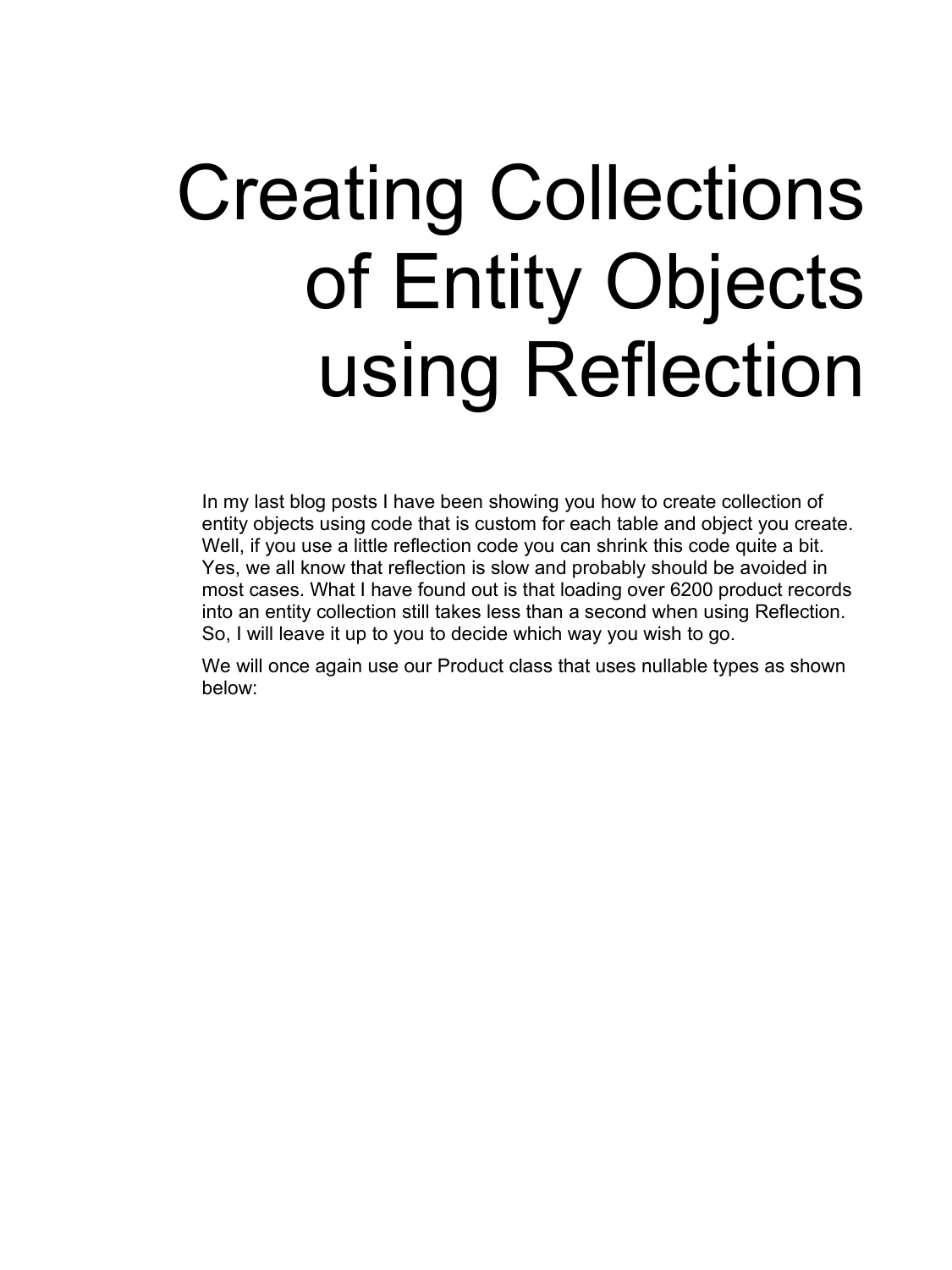```
C#public class Product
{
 public int? ProductId { get; set; }
 public string ProductName { get; set; }
  public DateTime? IntroductionDate { get; set; }
 public decimal? Cost { get; set; }
 public decimal? Price { get; set; }
  public bool? IsDiscontinued { get; set; } 
}
Visual Basic
Public Class Product
  Public Property ProductId() AsNullable(Of Integer)
  Public Property ProductName() As String
  Public Property IntroductionDate() As Nullable(Of DateTime)
  Public Property Cost() As Nullable(Of Decimal)
  Public Property Price() As Nullable(Of Decimal)
  Public Property IsDiscontinued() As Nullable(Of Boolean)
End Class
```
## **How Reflection Works**

If you wish to set one of the properties on the Product class to a certain value, you write code like the following:

```
C#
Product entity = new Product();
entity. ProductName = "A New Product";
Visual Basic
Dim entity as New Product()
entity.ProductName = "A New Product"
```
Sometimes you might want to create a generic routine that you can pass a property name to and the value to set that property to. This can be accomplished using Reflection as shown in the following code: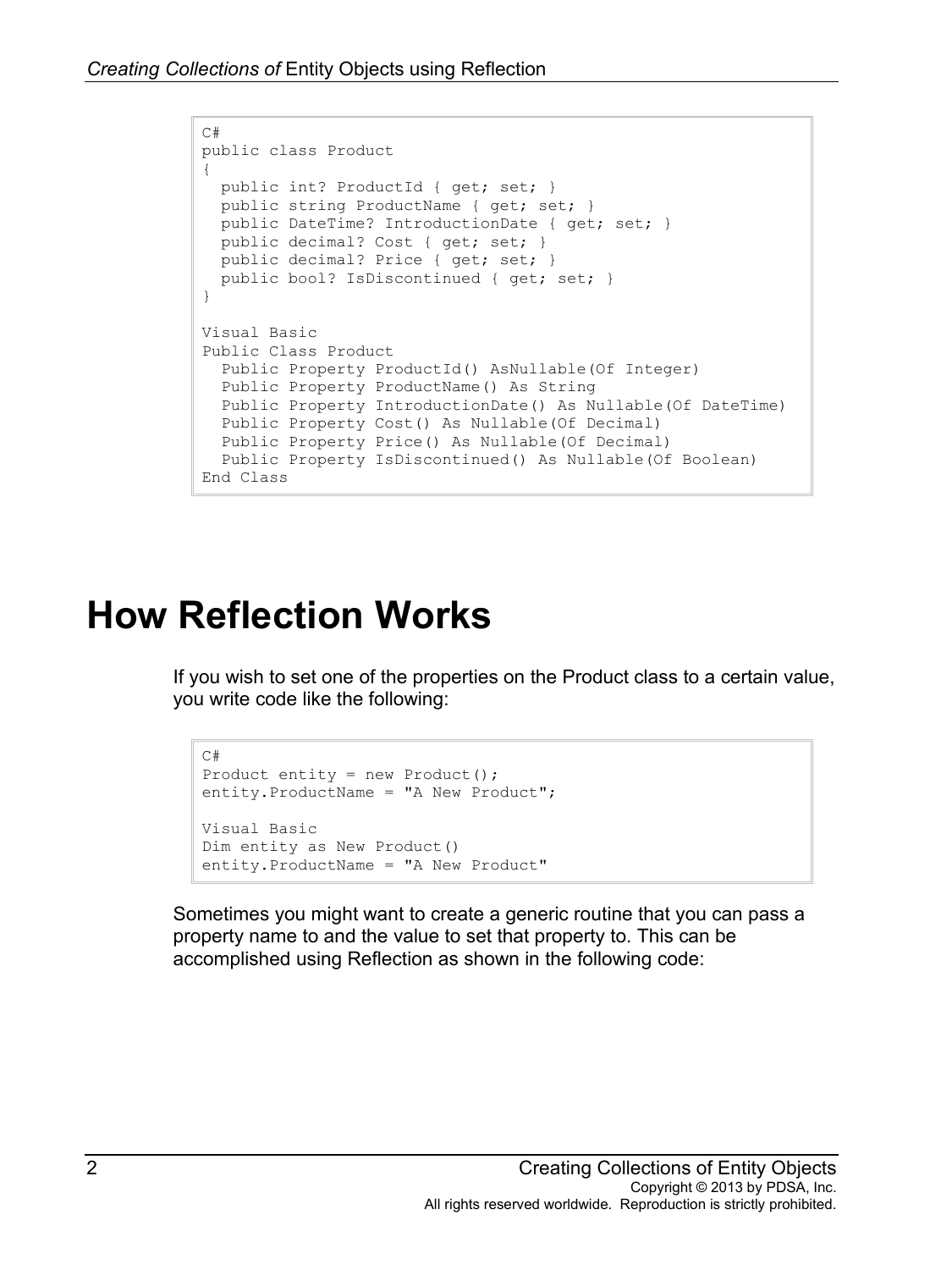```
C#Product entity = new Product();
typeof(Product).InvokeMember("ProductName",
  BindingFlags.SetProperty,
     Type.DefaultBinder, entity, 
      new Object[] { "A New Product" });
Visual Basic
Dim entity as New Product()
GetType(Product).InvokeMember("ProductName", _
    BindingFlags.SetProperty, _
      Type.DefaultBinder, entity, _
         New Object() { "A New Product" })
```
The InvokeMember is a method of the System.Type class. Using typeof() in C# or GetType() in Visual Basic returns an instance of the Type class which contains meta-data about the Product class. You pass 5 parameters to the InvokeMember method. The first parameter is the name of the property you wish to set. The second parameter is the name of the property or method you wish to invoke; in this case it is the Set property. The third parameter tells InvokeMember that you are using the default binder. The fourth parameter is the variable that contains a reference to an instance of the class specified by the type (in this case the Product object). The last parameter is an object array of whatever you need to pass to the method or property that you are invoking. For setting the ProductName property you only need a single object array of the string you are setting.

## **A Better Way to Set Property Values**

While the InvokeMember method works for setting a property, it is actually quite slow. There is a more efficient way to set a property using reflection. There is a GetProperty method on the Type class you use to retrieve a PropertyInfo object. This PropertyInfo object has a SetValue method that you can use to set the value on that property. Below is an example of calling the SetValue method.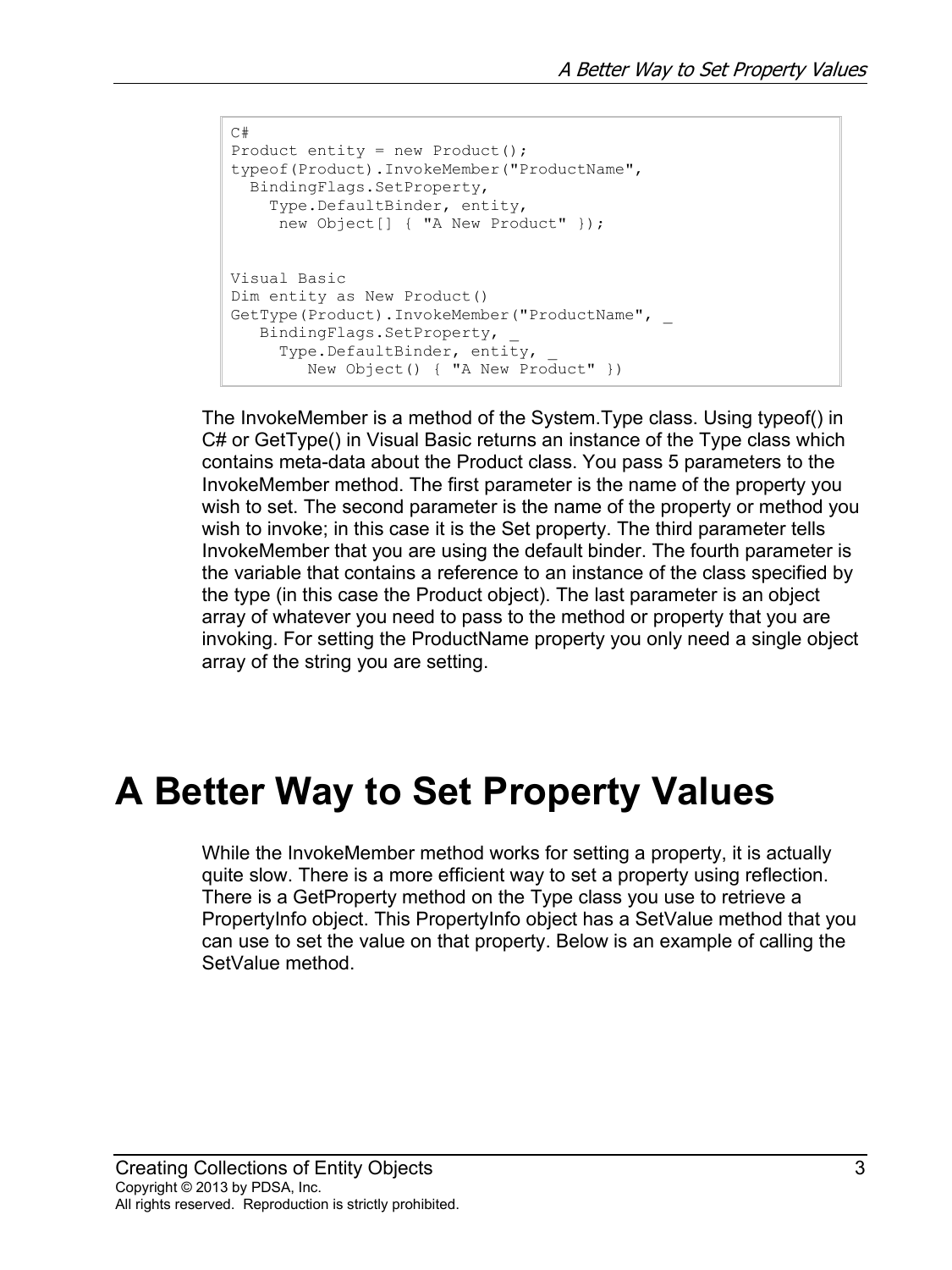```
C#Product entity = new Product();
typeof(Product).GetProperty("ProductName").
 SetValue(entity, "A New Product", null);
MessageBox.Show(entity.ProductName);
Visual Basic
Dim entity As New Product()
GetType(Product).GetProperty("ProductName"). _
  SetValue(entity, "A New Product", Nothing)
MessageBox.Show(entity.ProductName)
```
The above code is actually a little easier to understand than using the InvokeMember and is over 100% faster! That is a big difference and you should take advantage of it!

# **Apply Reflection to Loading Collections**

When you wish to load a collection of entity classes you will loop through either a DataReader or a DataTable. Before you loop through, however, you should gather a collection of all properties on your Product class into an array of PropertyInfo objects. This way you only get the properties one time instead of each time through the rows you get a single property using the GetProperty method. In the code shown below you will use the GetProperties method to retrieve this array.

You will then build the data reader and move through each row of the data reader by using the Read method. For each row you will now loop through the PropertyInfo array and use the property name to retrieve the corresponding column in the data reader. Remember, this assumes that your column names are the same name as your entity class.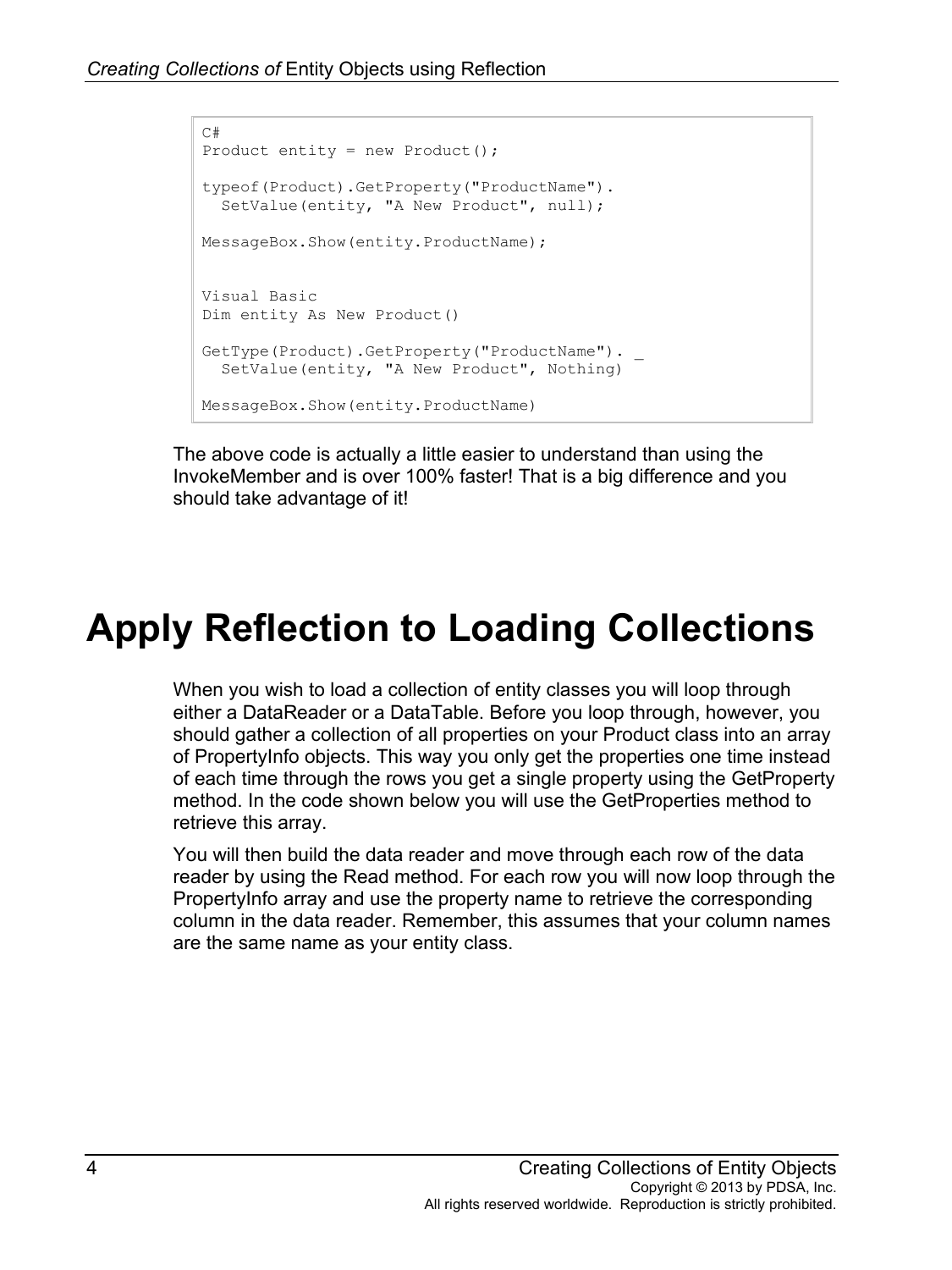```
C#
public List<Product> GetProducts()
{
   SqlCommand cmd = null;
  List<Product> ret = new List<Product>();
  Product entity = null; // Get all the properties in Entity Class
  PropertyInfo[] props = typeof(Product).GetProperties();
  cmd = new SqlCommand("SELECT * FROM Product");
   using (cmd.Connection = new 
           SqlConnection(AppSettings.Instance.ConnectString))
   {
     cmd.Connection.Open();
     using (var rdr = cmd.ExecuteReader())
     {
       while (rdr.Read())
       {
         // Create new instance of Product Class
        entity = new Product();
         // Set all properties from the column names
        // NOTE: This assumes your column names are the<br>// same name as your class property names
                 same name as your class property names
         foreach (PropertyInfo col in props)
\{ if (rdr[col.Name].Equals(DBNull.Value))
             col.SetValue(entity, null, null);
           else
             col.SetValue(entity, rdr[col.Name], null);
         }
      ret.Add(entity);
 }
     }
   }
  return ret;
}
Visual Basic
Public Function GetProducts() As List(Of Product)
   Dim cmd As SqlCommand = Nothing
   Dim ret As New List(Of Product)()
   Dim entity As Product = Nothing
   ' Get all the properties in Entity Class
   Dim props As PropertyInfo() = _
       GetType(Product).GetProperties()
   cmd = New SqlCommand("SELECT * FROM Product")
  Using cnn = New SqlConnection(AppSettings.Instance.ConnectString)
     cmd.Connection = cnn
```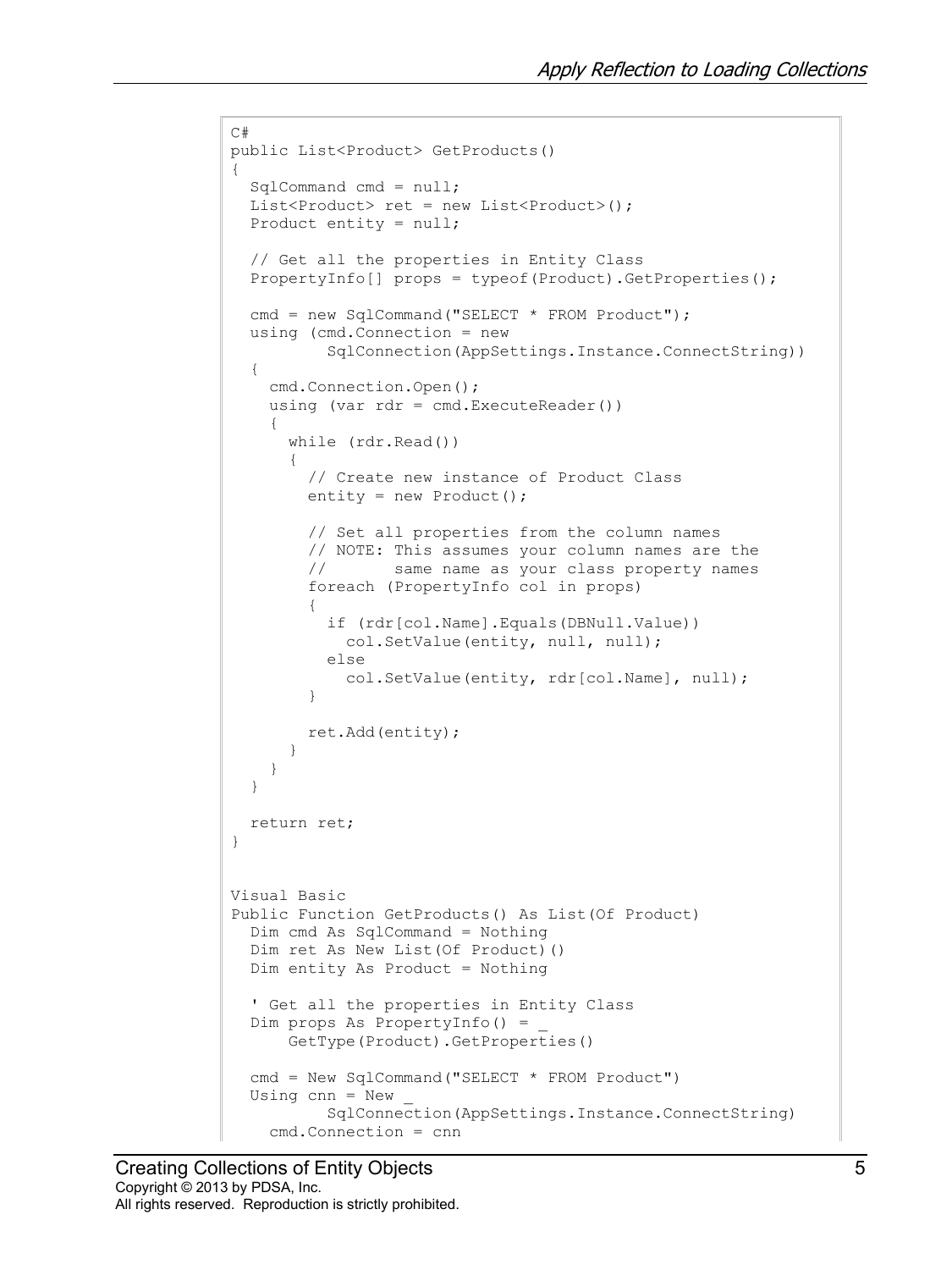```
 cmd.Connection.Open()
     Using rdr = cmd.ExecuteReader()
       While rdr.Read()
         ' Create new instance of Product Class
         entity = New Product()
         ' Set all properties from the column names
         ' NOTE: This assumes your column names are the 
                same name as your class property names
         For Each col As PropertyInfo In props
           If rdr(col.Name).Equals(DBNull.Value) Then
             col.SetValue(entity, Nothing, Nothing)
           Else
             col.SetValue(entity, rdr(col.Name), Nothing)
           End If
         Next
         ret.Add(entity)
       End While
    End Using
  End Using
  Return ret
End Function
```
## **Create Generic Base Class**

Instead of writing all of the above code for each entity collection class you need to load, you can create a base class with a generic method that will build your collection for you. Create a class called ManagerBase to which you will create a method called BuildCollection. This BuildCollection method will allow you to specify the type of entity, symbolized by <T>, that you wish to create a collection of. Pass into this method the type of the entity and a SqlDataReader and this method will take care of the rest. With the entity Type you pass in this method can retrieve the array of PropertyInfo objects from that type. A loop is made through the data reader and a new instance of the entity is created using the Activator class' CreateInstance method. All the properties in the array of PropertyInfo objects is looped through to gather the data into the entity. Each entity is finally added to a generic List<T> collection. When all records have been processed the generic list is returned.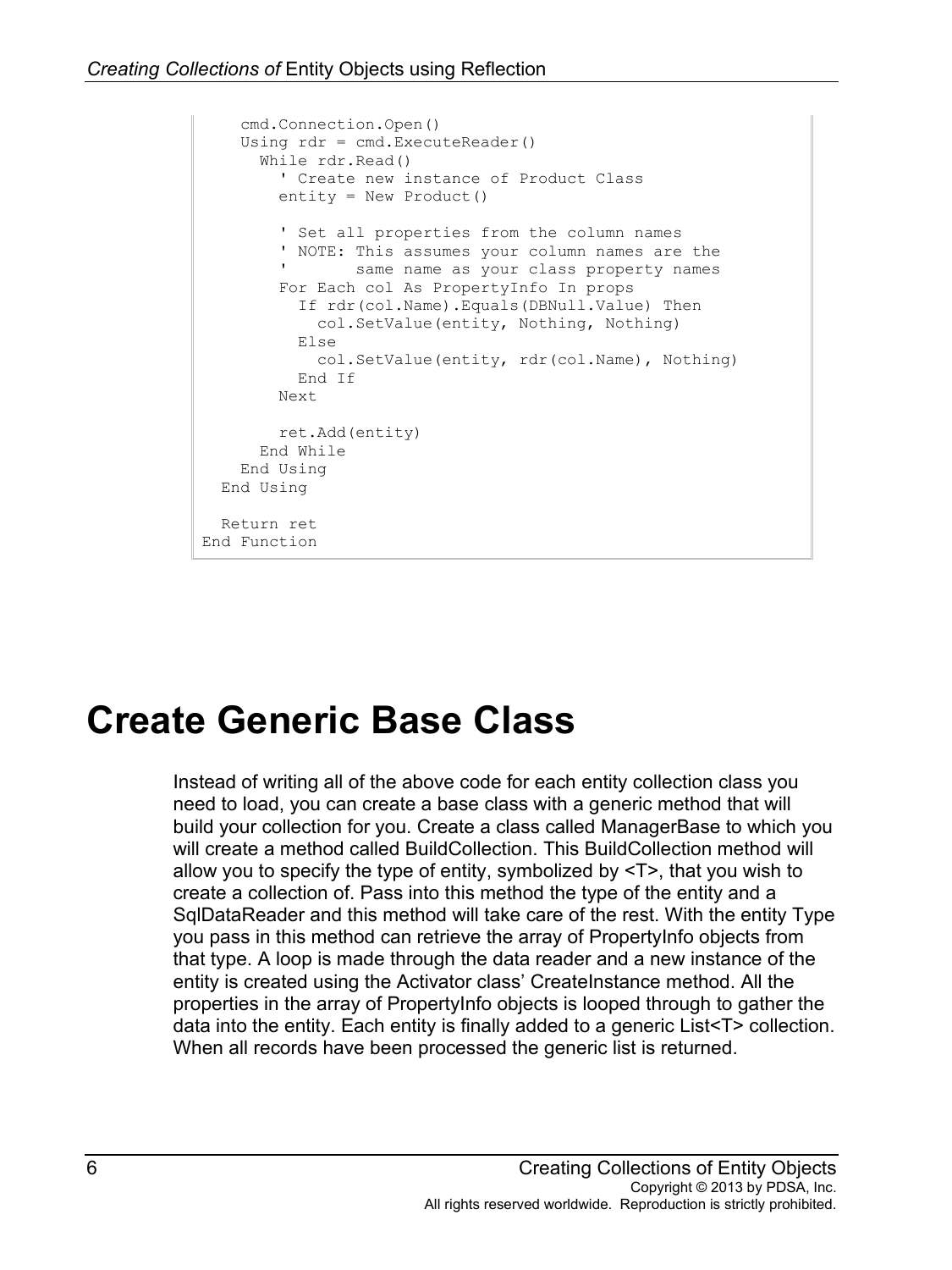```
C#
public class ManagerBase
{
   public List<T> BuildCollection<T>(Type typ, 
      SqlDataReader rdr)
   {
    List<T> ret = new List<T>();
     T entity;
     // Get all the properties in Entity Class
     PropertyInfo[] props = typ.GetProperties();
     while (rdr.Read())
\left\{\begin{array}{c} \end{array}\right\} // Create new instance of Entity
       entity = Activator.CreateInstance<T>();
       // Set all properties from the column names
      // NOTE: This assumes your column names are the<br>// same name as your class property names
               same name as your class property names
       foreach (PropertyInfo col in props)
 {
         if (rdr[col.Name].Equals(DBNull.Value))
           col.SetValue(entity, null, null);
         else
      col.SetValue(entity, rdr[col.Name], null);
 }
       ret.Add(entity);
     }
     return ret;
   }
}
Visual Basic
Public Class ManagerBase
  Public Function BuildCollection (Of T) (typ As Type,
     rdr As SqlDataReader) As List(Of T)
     Dim ret As New List(Of T)()
     Dim entity As T
     ' Get all the properties in Entity Class
     Dim props As PropertyInfo() = typ.GetProperties()
     While rdr.Read()
       ' Create new instance of Entity
      entity = Activator. CreateInstance(Of T)()
       ' Set all properties from the column names
       ' NOTE: This assumes your column names are the 
              same name as your class property names
       For Each col As PropertyInfo In props
         If rdr(col.Name).Equals(DBNull.Value) Then
           col.SetValue(entity, Nothing, Nothing)
```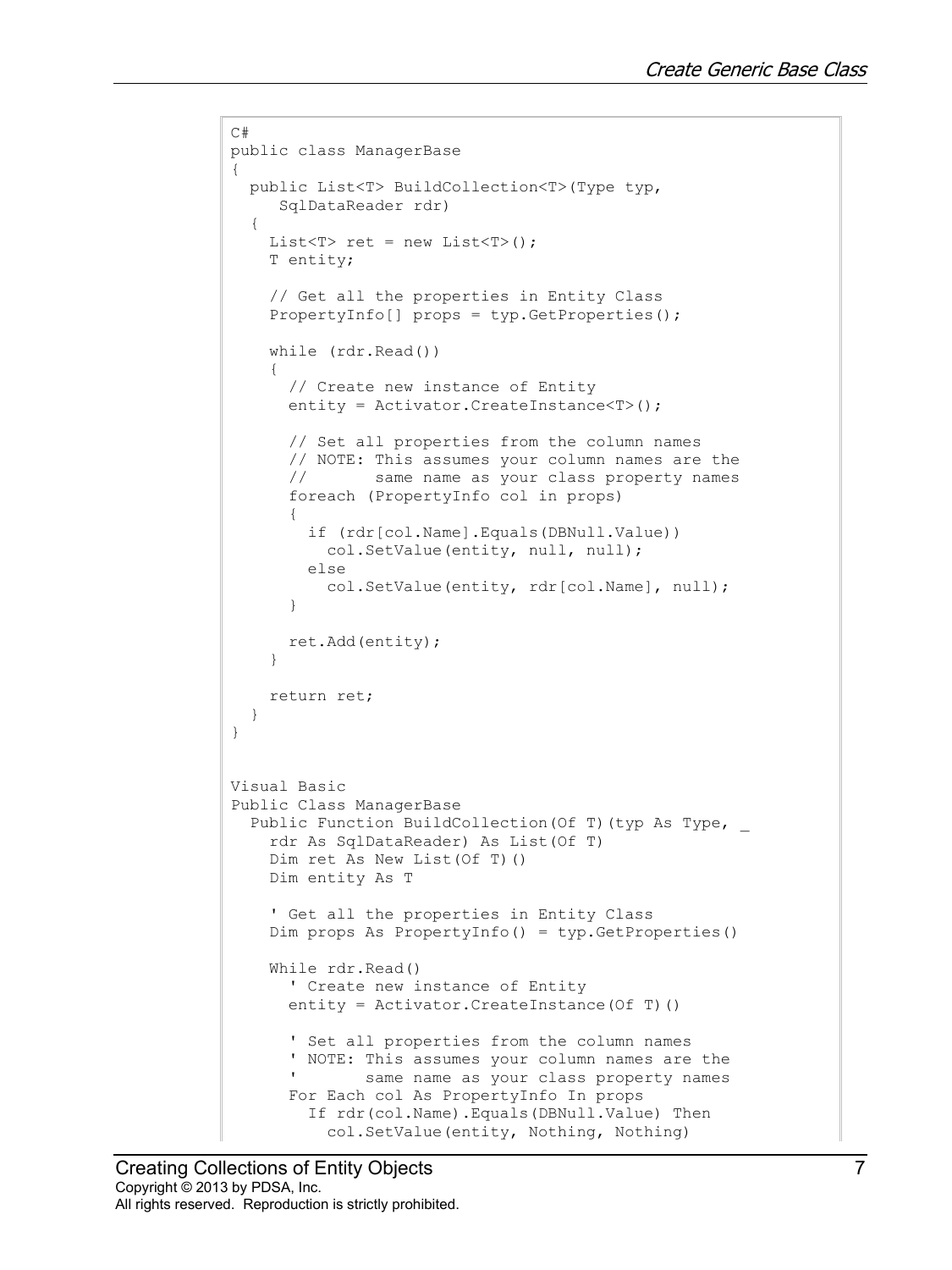```
 Else
           col.SetValue(entity, rdr(col.Name), Nothing)
         End If
       Next
       ret.Add(entity)
     End While
     Return ret
   End Function
End Class
```
#### **Use Base Class**

To use this base class you will create your ProductManager class that inherits from this ManagerBase class. You can rewrite the GetProducts method shown above with the code shown below. You can see that this significantly reduces the amount of code you need to write.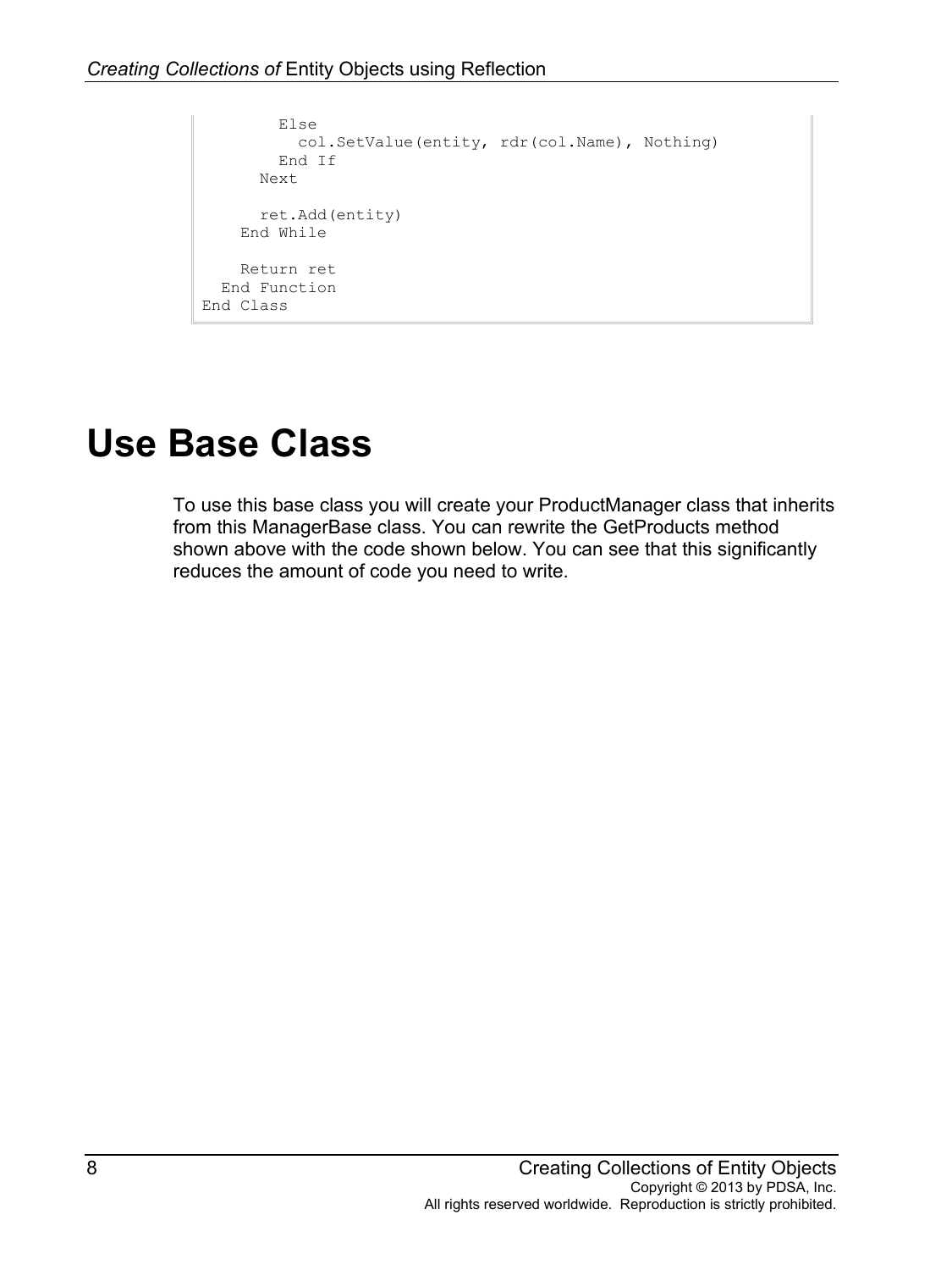```
C#
public class ProductManager : ManagerBase
{
  public List<Product> GetProducts()
\{ SqlCommand cmd = null;
   List<Product> ret = null;
    cmd = new SqlCommand("SELECT * FROM Product");
     using (cmd.Connection = new
             SqlConnection(AppSettings.Instance.ConnectString))
     {
       cmd.Connection.Open();
       using (var rdr = cmd.ExecuteReader())
 {
         // Build Collection of Entity Objets using Reflection
         ret = BuildCollection<Product>(typeof(Product), rdr);
       }
     }
     return ret;
   }
}
Visual Basic
Public Class ProductManager
  Inherits ManagerBase
  Public Function GetProducts() As List(Of Product)
     Dim cmd As SqlCommand = Nothing
     Dim ret As List(Of Product) = Nothing
     cmd = New SqlCommand("SELECT * FROM Product")
    Using cnn = New SqlConnection(AppSettings.Instance.ConnectString)
       cmd.Connection = cnn
       cmd.Connection.Open()
       Using rdr = cmd.ExecuteReader()
         ' Build Collection of Entity Objets using Reflection
         ret = BuildCollection(Of Product)( _
                   GetType(Product), rdr)
       End Using
     End Using
     Return ret
  End Function
End Class
```